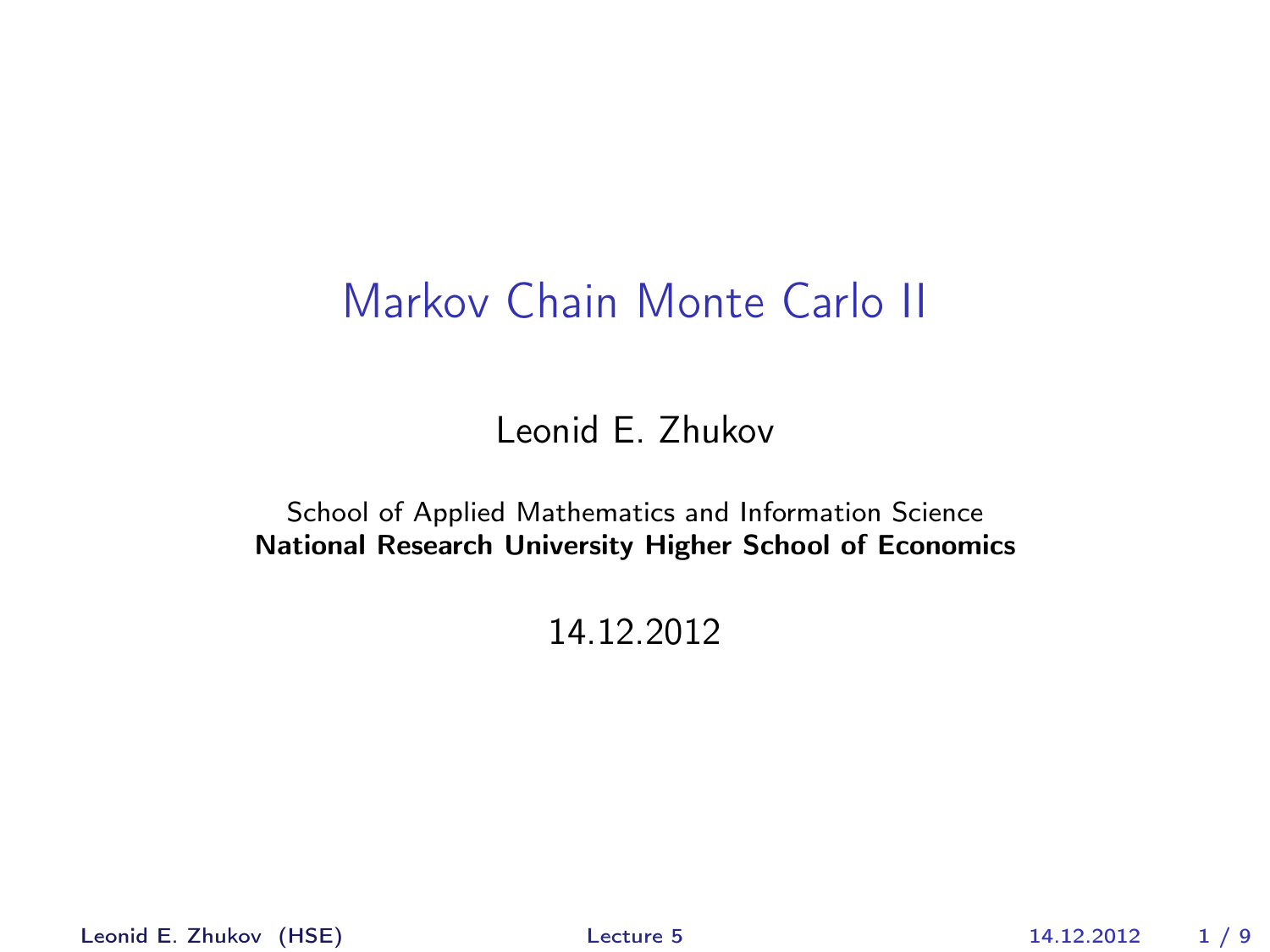## Lecture plan

- **MCMC** Convergence
- $\blacktriangleright$  Simulated Annealing
- $\blacktriangleright$  Gibbs sampler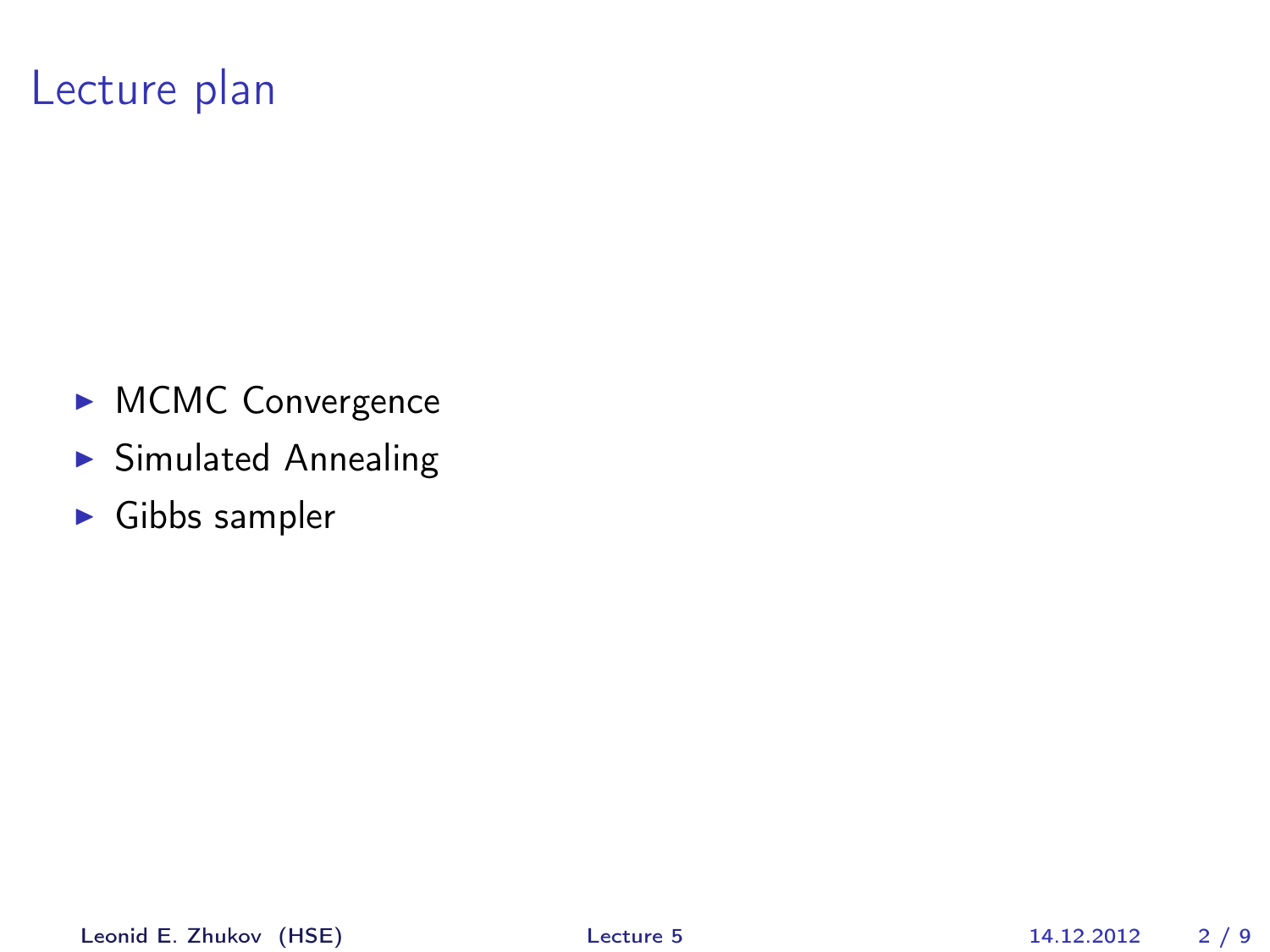## Convergence diagnostics

Autocorrelation sequence  $(x_1,...x_n)$  k-th order aurocorrelation

$$
\rho_k = \frac{\sum_{t=1}^{n-k} (x_t - \bar{x})(x_{t+k} - \bar{x})}{\sum_{t=1}^{n-k} (x_t - \bar{x})^2}, \quad \bar{x} = \frac{1}{n} \sum_{t=1}^{n} x_t
$$

- $\triangleright$  Partial k-th autocorrelation as a function of lag
- <sup>I</sup> Geweke z-score test
- $\blacktriangleright$  split sample first 10%, last 50%
- ightharpoontanary means are equal, z-test.  $z_{score} > 2$  still drifting

$$
Z_{score} = \frac{\mu_1 - \mu_2}{\sigma}
$$

Leonid E. Zhukov (HSE) [Lecture 5](#page-0-0) 14.12.2012 3 / 9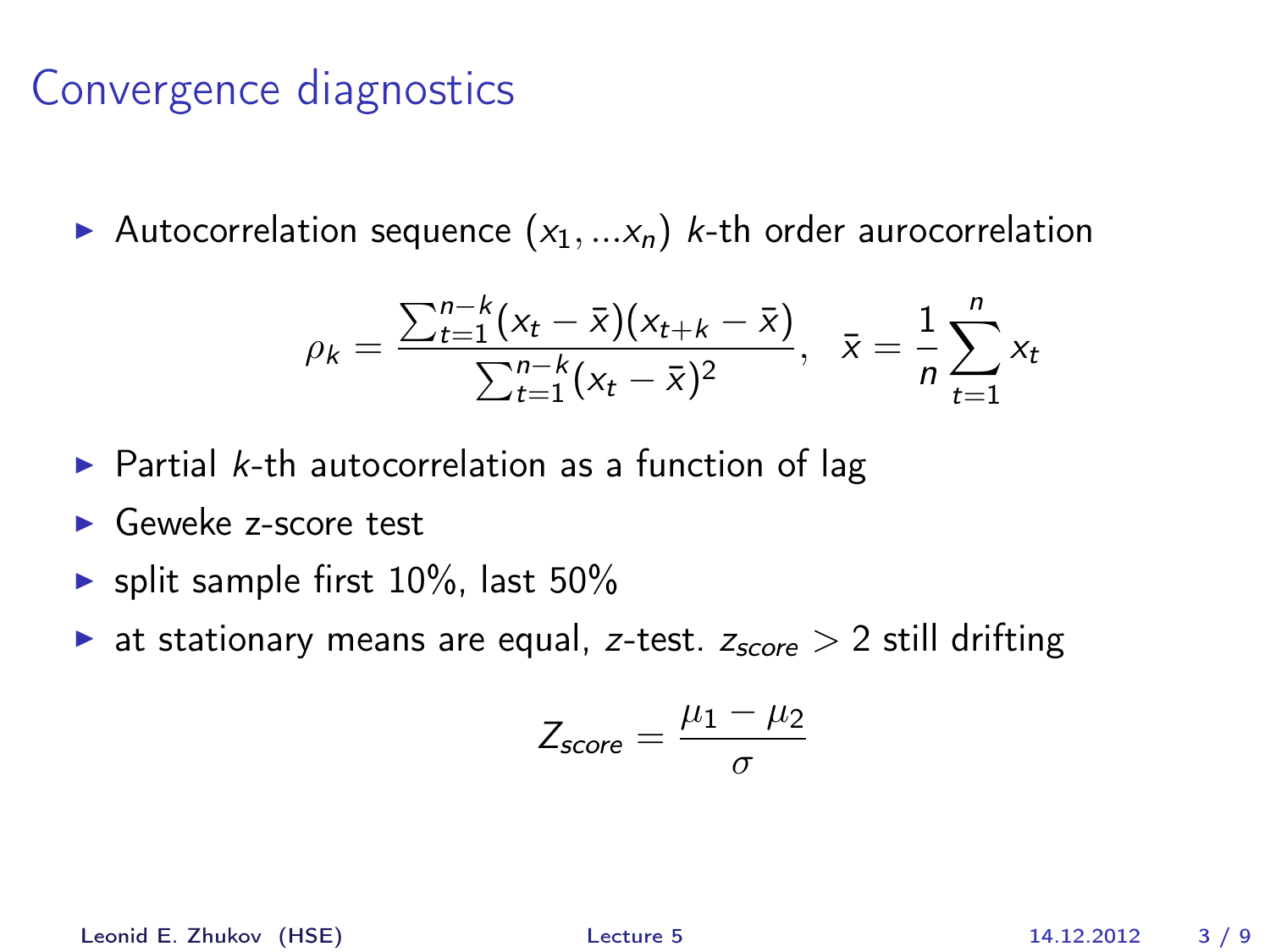# Simulated annealing

- $\blacktriangleright$  "Hill climbing" optimizaton algorithm
- $\triangleright$  accepts proabability of downhill move
- $\triangleright$  probability decreases with time (process)
- $\blacktriangleright$  Metropolis sampling

$$
\alpha(x_n, x^*) = \min\left[1, \left(\frac{p(x^*)}{p(x_n)}\right)^{1/T(t)}\right]
$$

 $\blacktriangleright$  "Cooling" schedule

$$
T(t) = T_0 \left(\frac{T_f}{T_0}\right)^{t/n}
$$

 $\blacktriangleright$   $T_f$  - final "temperature"

Leonid E. Zhukov (HSE) [Lecture 5](#page-0-0) 14.12.2012 4 / 9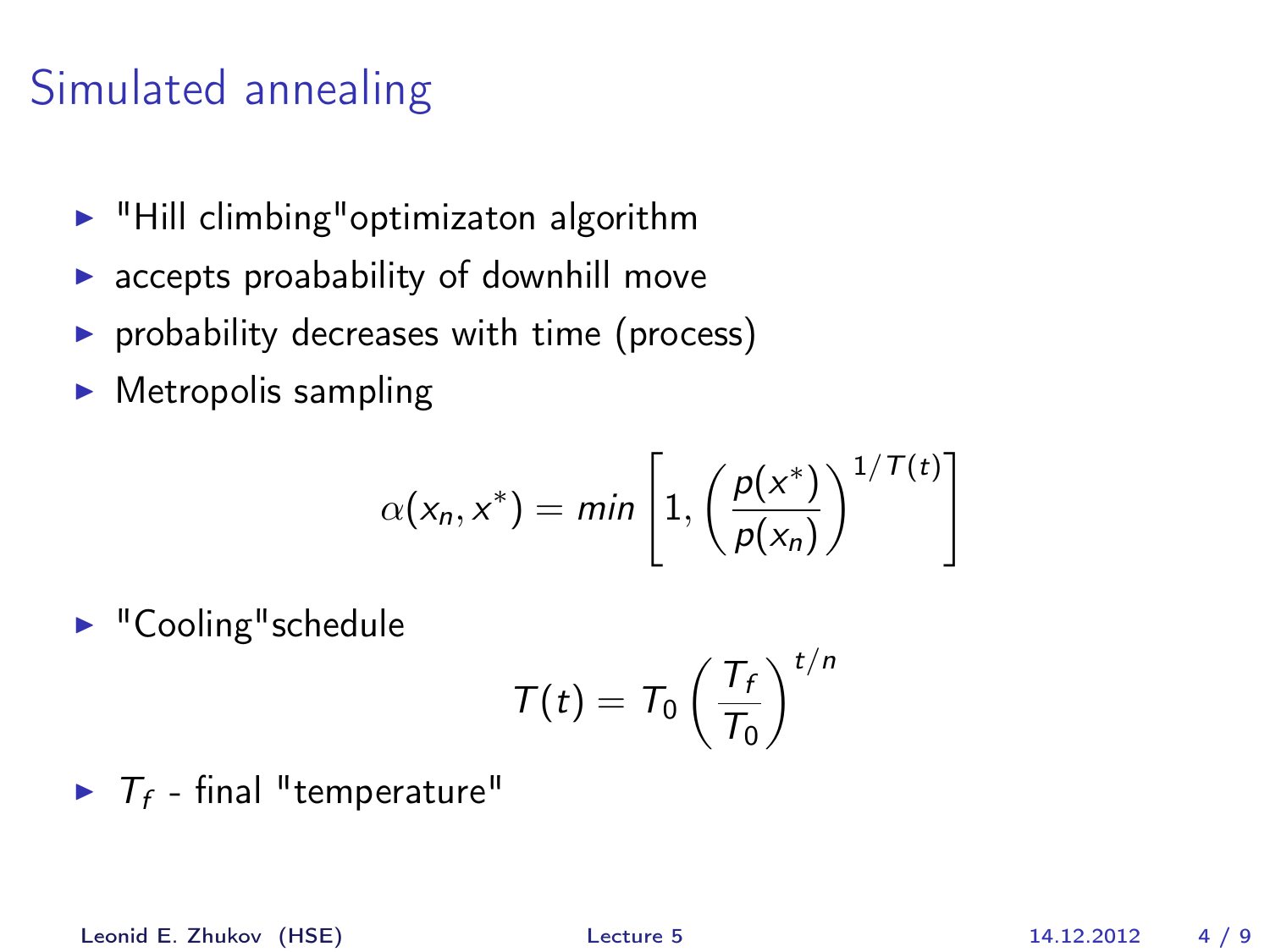## The Gibbs sampler

- ightharpoonup joint multivatiate density  $p(\mathbf{x}) = p(x_1, ... x_n)$
- **Exercise** compute samples  $X_1, ...X_k$
- $\blacktriangleright$  compute marginal  $p(x_1) = \int ... \int p(x_1...x_n)dx_1...dx_n$
- **Exam compute univatiate**  $p(x_1|x_2...x_n)$
- $\triangleright$  generate sequence of univariate conditionals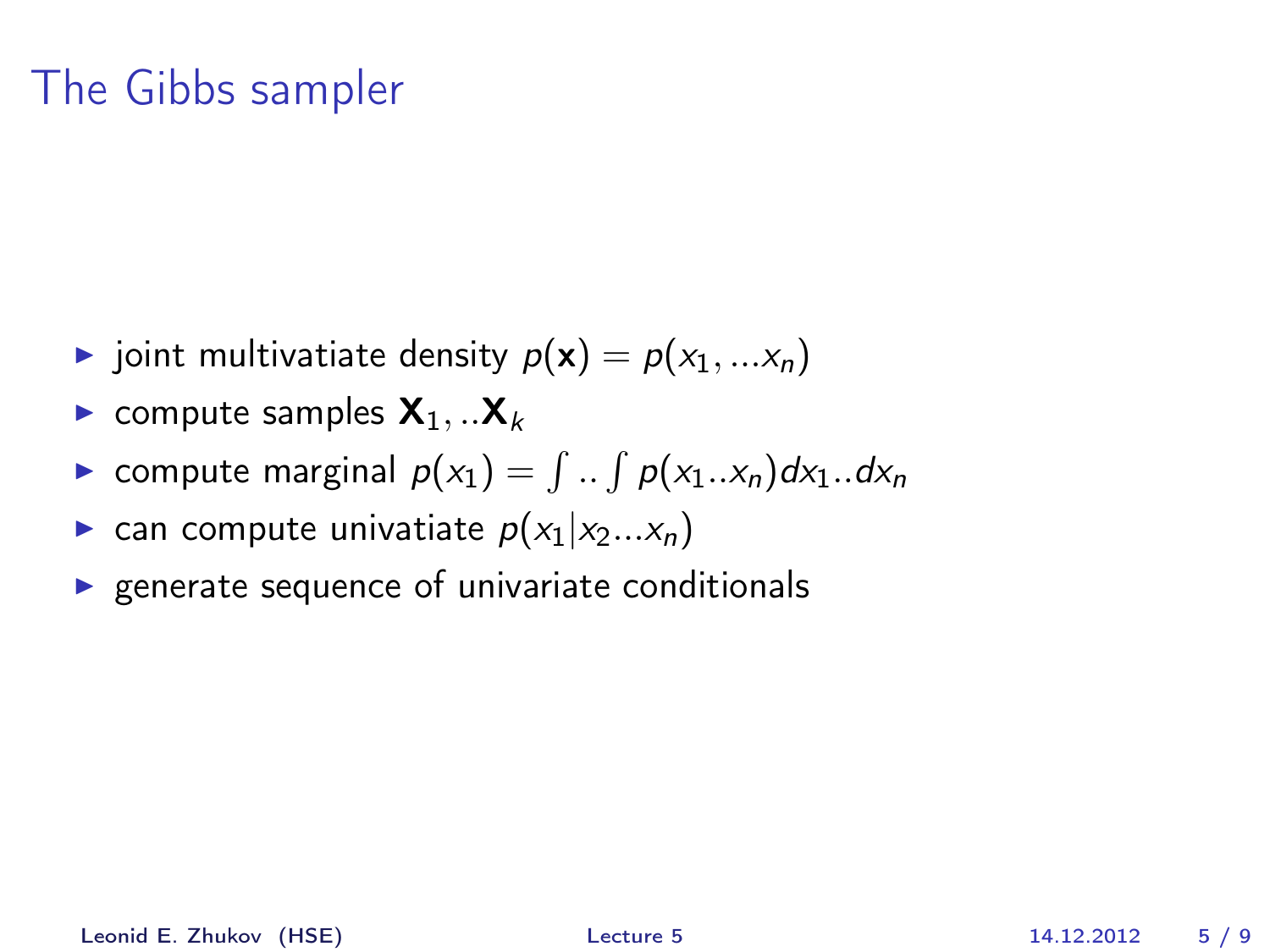#### Bivariate case

- $\blacktriangleright$  distribution  $p(x, y)$
- $\blacktriangleright$  marginal distribution  $p(x) = \int p(x, y) dy$  $p(y) = \int p(x, y) dx$
- $\triangleright$  conditional probability  $p(x|y) = p(x, y)/p(y)$  $p(y|x) = p(x, y)/p(x)$

 $\blacktriangleright$  marginal from conditional distribution  $p(x) = \int p(x|y)p(y)dy = E_{p(y)}[p(x|y)]$  $p(y) = \int p(y|x)p(x)dx = E_{p(x)}[p(y|x)]$ 

Leonid E. Zhukov (HSE) [Lecture 5](#page-0-0) 14.12.2012 6 / 9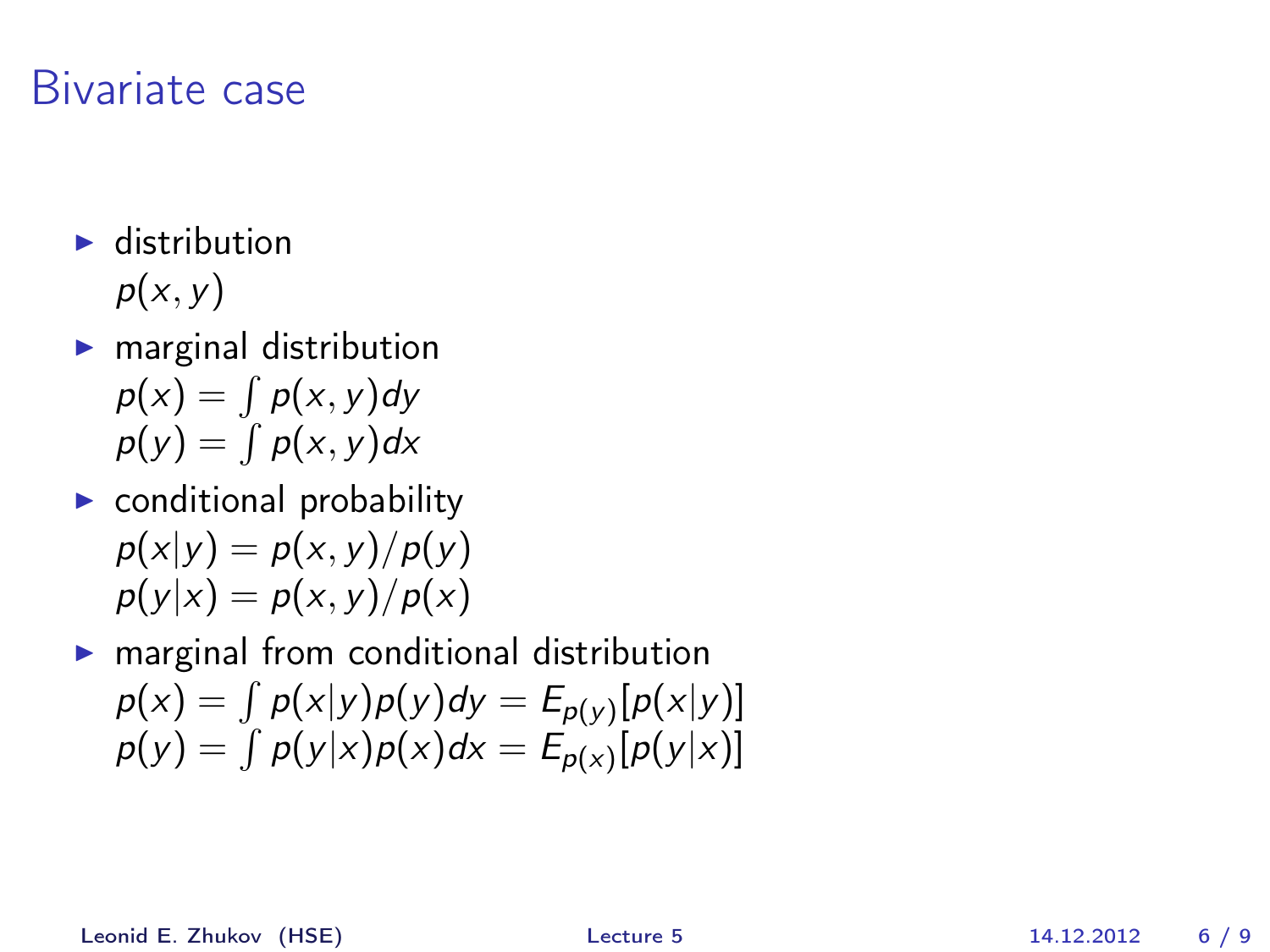## Gibbs sampler: bivariate case

- Given:  $p(x|y)$ ,  $p(y|x)$
- $\blacktriangleright$  Choose  $y_0, t = 0$
- $\blacktriangleright$  do "sampler scan"  $x_t \sim p(x|y = y_t)$  $y_{t+1} \sim p(y|x = x_t)$
- repeat k-times, Gibbs sequence  $(x_0, y_0), (x_1, y_1)...(x_k, y_k)$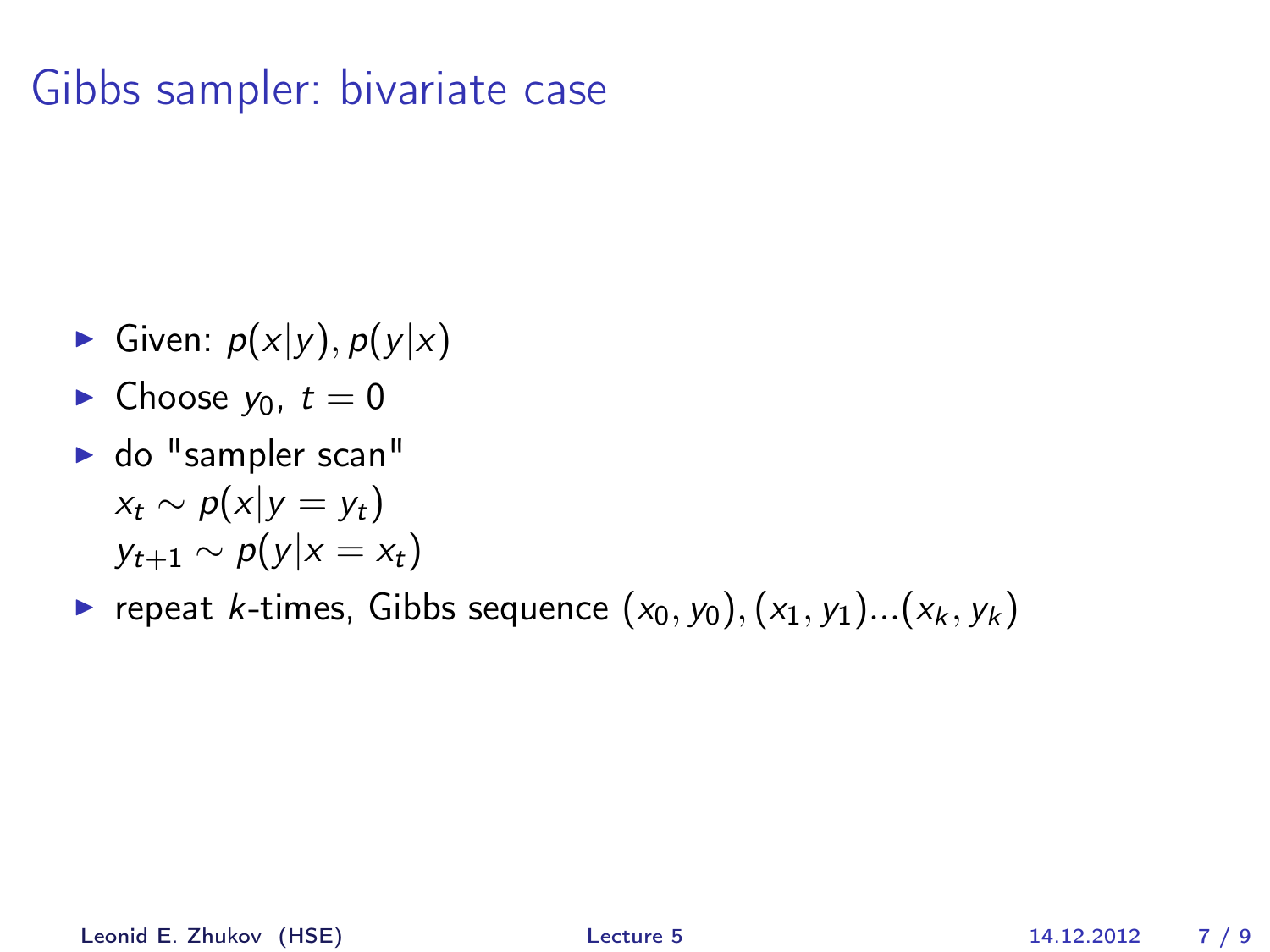## Gibbs sampler

- $\blacktriangleright$   $p(x_1, ... x_n)$
- $\blacktriangleright$  single iteration:

$$
x_1^{t+1} = p(x_1 | x_2^t....x_n^t)
$$
  
\n
$$
x_2^{t+1} = p(x_2 | x_1^{t+1}, x_3^t....x_n^t)
$$
  
\n
$$
x_j^{t+1} = p(x_j | x_1^{t+1}, ...x_{j-1}^{t+1}, x_{j+1}^t,...x_n^t)
$$

 $\blacktriangleright$  samples

$$
\mathbf{X}^1...\mathbf{X}^k, \mathbf{X}=(x_1,..x_n)
$$